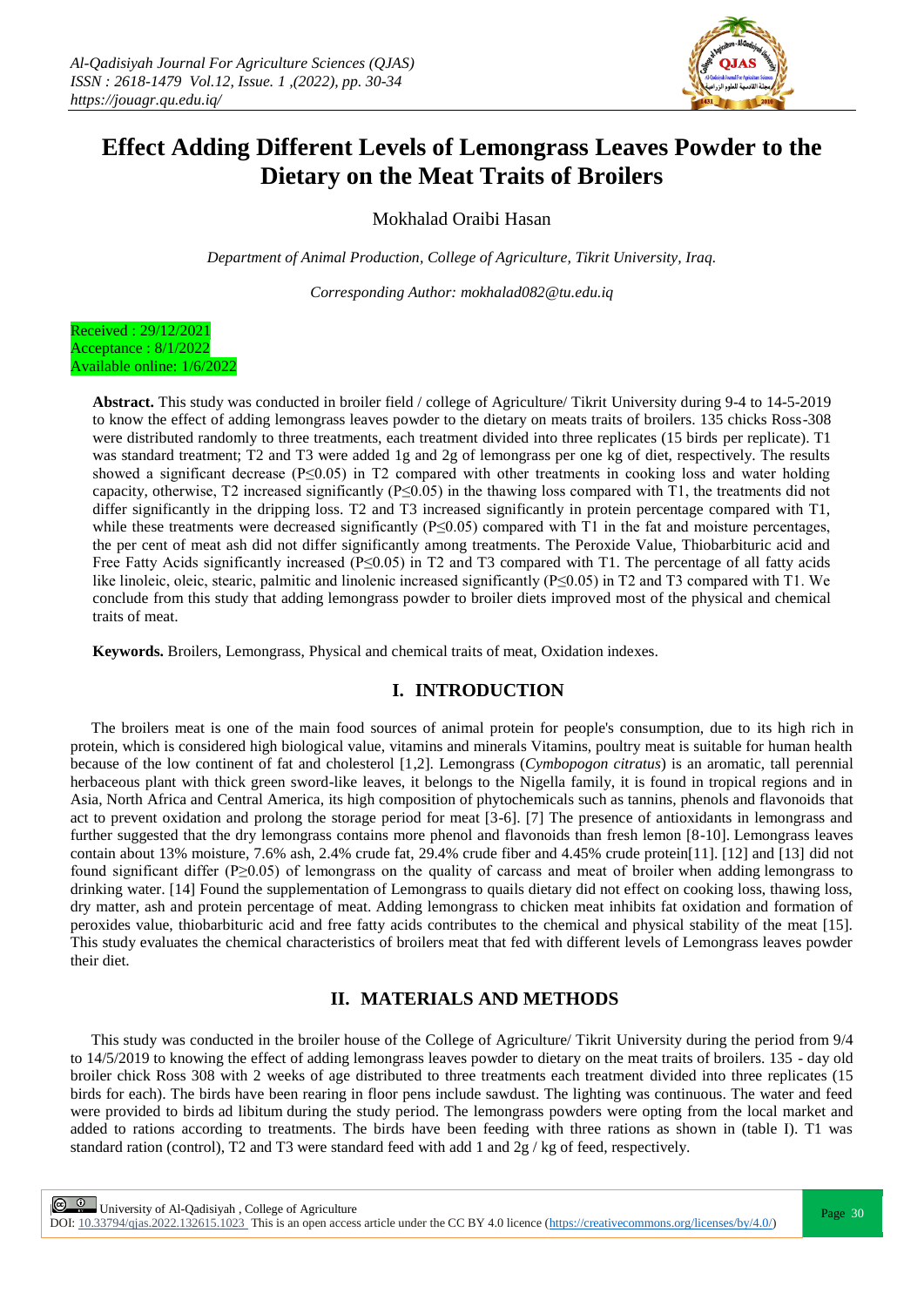*Al-Qadisiyah Journal For Agriculture Sciences (QJAS) ISSN : 2618-1479 Vol.12, Issue. 1 ,(2022), pp. 30-34 https://jouagr.qu.edu.iq/*



| <b>Ingredients</b>                     | Starter ration% | Grower ration% | <b>Final ration%</b> |  |
|----------------------------------------|-----------------|----------------|----------------------|--|
| Maze                                   | 56.9            | 59.61          | 62.87                |  |
| Soybean meal 48%                       | 34              | 30.1           | 26.4                 |  |
| Protein concentration*                 | 5               | 5              | 5                    |  |
| Sunflower oil                          | 1.8             | 2.9            | 3.8                  |  |
| Calcium Diphosphate                    | 1.26            | 1.16           | 1                    |  |
| Limestone                              | 0.67            | 0.7            | 0.65                 |  |
| Lysine                                 | 0.2             | 0.14           | 0.13                 |  |
| Methionine + Cysteine                  | 0.08            | 0.09           | 0.02                 |  |
| Salt                                   | 0.09            | 0.3            | 0.13                 |  |
| Total                                  | 100             | 100            | 100                  |  |
| **Chemical composition                 |                 |                |                      |  |
| Metabolic energy (kilocalorie/kg feed) | 3000            | 3100           | 3200                 |  |
| Crude protein%                         | 23              | 21.5           | 20                   |  |
| Crude fibres%                          | 3.77            | 3.57           | 3.39                 |  |
| Lysine%                                | 1.44            | 1.29           | 1.19                 |  |
| Methionine%                            | 0.57            | 0.56           | 0.48                 |  |
| Methionine + $C$ ysteine%              | 0.92            | 0.89           | 0.79                 |  |
| Calcium%                               | 0.96            | 0.87           | 0.81                 |  |
| Phosphor%                              | 0.48            | 0.43           | 0.40                 |  |

\* WAFI Protein concentrate contains: 40% Crude Protein, 5% Fat, 3.04% Calcium, 5.39% Available Phosphor, Lysine 3.85%, Methionine 3.70%, Methionine+cysteine 4.13%, Metabolized Energy 2157 Kcal / kg, Crude Fibres 3.20%, Sodium 2.40%, Chloride 4.16%, 200,000 IU / kg Vitamin A, 80,000 IU / kg Vitamin D3, 600 mg / kg Vitamin E, 60 mg / kg Vitamin B1 , 140 mg / kg Vitamin B2, 80 mg / kg Vitamin B6, 700 mg / kg Vitamin B12, 2 mg / kg Vitamin H (biotin), 800 mg / kg Niacin, 20 mg / kg Folic Acid, 50 mg / kg Vitamin K.

\*\* The chemical compositions of diets calculated according to[16].

The birds were slaughtered at 35 days of age and then the carcasses were weighed and then put in polyethylene bags, dripping loss calculated after chilling carcasses at 4°C for one day [17]. The thawing loss was calculated after freezing the carcasses at  $-18^{\circ}$  C for 3 days [18]. The cooking loss of meat was calculated with the barbecue method [19]. The water holding capacity is calculated by the pressed method of meat according to [20]. The chemical composition of meat such as percentage of moisture, protein, fat and ash had been done according to [21]. The fatty acids concentrations of meat were estimated by Gas Chromatography [22]. The oxidation indicators of meat that were stored frozen for forty-five days, like peroxide value and free fatty acids were estimated according to [23], but the Thiobarbituric acid estimation of according to [24]. The data of this study were analysed in the SAS program 2010 [25] and by Complete Random Design to find the effect of the treatments on the different traits by using the Duncan multi-range test [26] to know the significant difference between treatments.

#### **III. RESULTS AND DISCUSSIONS**

The results in (table II) showed the effect of adding different levels of lemongrass leaves powder to the diet on the physical traits of broilers meat. Dripping loss did not have significant differences among treatments. The cooking loss and water holding capacity decreased significantly ( $P \le 0.05$ ) in T2 compared with T1 and T3, while the thawing loss increased significantly (P≤0.05) in T2 compared with T1 but did not differ significantly compared with T3. This study disagreed with [13] who found drip loss and water holding capacity did not differ significantly in broilers meat fed in lemongrass powder. This study was agreed with [27] which have documented the cooking loss when adding lemongrass to lamb meat. The significant decreased in T2 compared with T1 may be due to the increase in the moisture percentage of meat in T1 because this characteristic depends heavily on the moisture content of the meat [27] Which is due to low protein content in T1.

**TABLE 2.** Effect of lemongrass on physical traits of broilers meat(mean+ standard error).

| <b>Treatments</b><br><b>Traits</b> | T1                 | T <sub>2</sub>                                           | Т3                 |
|------------------------------------|--------------------|----------------------------------------------------------|--------------------|
| Cooking loss %                     |                    | 27.37 $a \pm 0.74$ 22.55 $b \pm 0.99$ 28.62 $a \pm 0.14$ |                    |
| Water Holding Capacity %           | $25.00 a \pm 0.66$ | $23.50 b \pm 0.95$                                       | $25.75 a \pm 0.38$ |
| Thawing loss %                     | $1.73 b \pm 0.11$  | 2.60 $a \pm 0.15$                                        | 2.23 ab $\pm$ 0.29 |
| Dripping loss %                    | $0.50 \pm 0.13$    | $0.70 \pm 0.08$                                          | $0.77 \pm 0.13$    |

 $\circled{e}$  University of Al-Qadisiyah, College of Agriculture<br>  $\circled{e}$  University of Al-Qadisiyah, College of Agriculture

DOI:  $10.33794/q$ jas.2022.132615.1023 This is an open access article under the CC BY 4.0 licence (https://creativecommons.org/licenses/by/4.0/)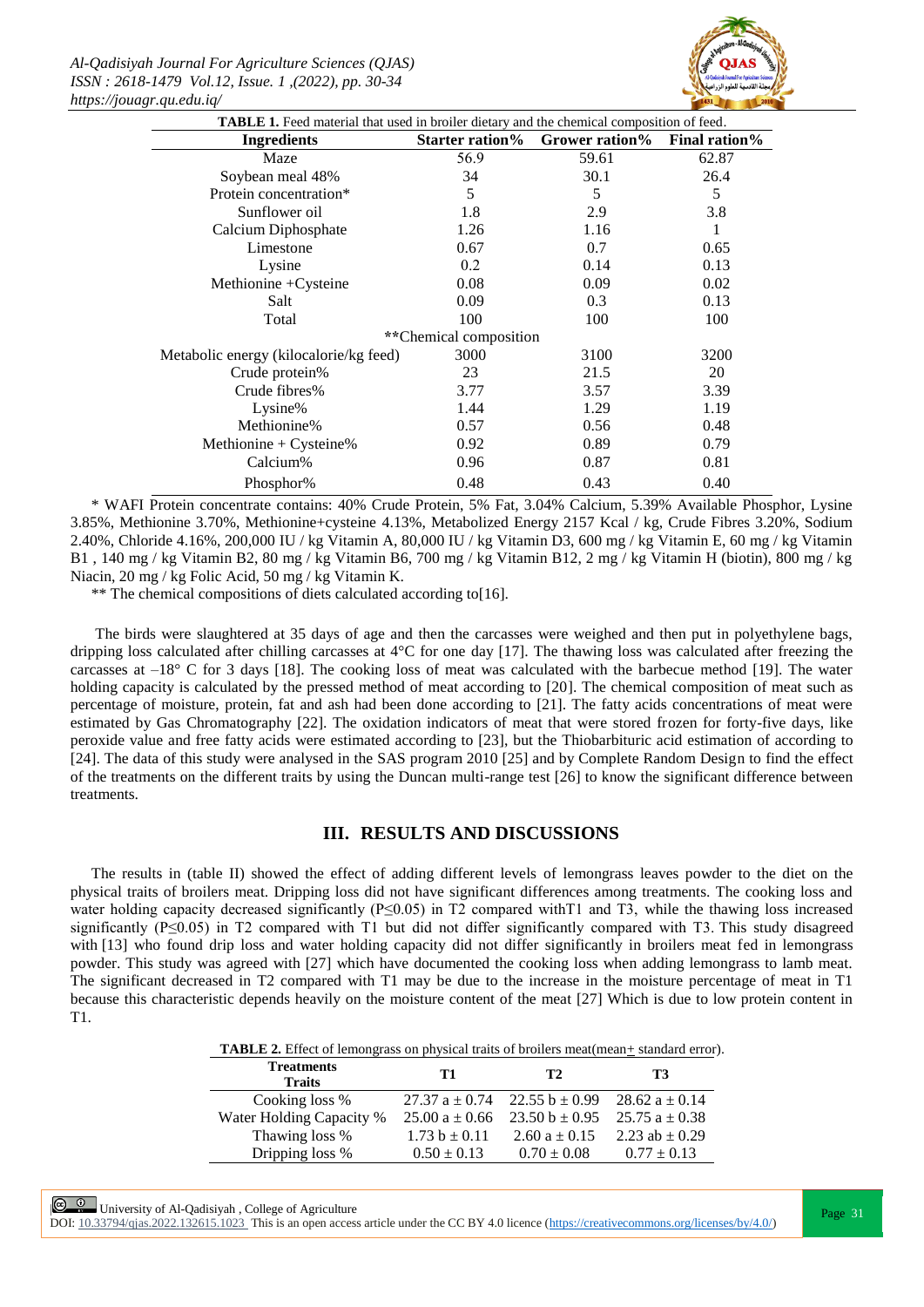

T1- standard feed, T2 and T3 were standard feed added 1g and 2gof lemongrass powder/kg feed, respectively.

- Different letters in the same row indicate significant differences among means of treatments (P≤0.05).

The percentage of meat protein was increased significantly (P≤0.05) in T2 and T3 compared with T1(table III). The percentage of fat and moisture decreased significantly (P≤0.05) in T2 and T3 compared with T1. The treatments did not significantly differ ( $P \le 0.05$ ) in the percentage of ash meat.. This study disagreed with [12] who were not found significant among treatment in chemical traits of broilers meat when fed on lemongrass. Studies have indicated that phenolic compounds act as antioxidants that contribute to the protection and stability of meat cell membranes by suppressing free radicals resulting from fat oxidation, reducing the rupture of cell membranes surrounding muscle filers and preserving the integrity of these membranes [28]. The moral improvement is also due to the plant's containing flavonoids, which are similar in structure and action to steroid hormones. These compounds increase the rates of metabolism by supporting and manufacturing structural proteins to build muscle mass and other tissues in the body [29]. The significant decrease in the percentage of fat in the thigh is due to an increase in the proportion of linoleic fatty acid in the meat, which works on oxidation of fats, increased metabolic processes, and thus a decrease in the proportion of fat in the tissues [30]. The decreased meat moisture percentage in T2 and T3 due to increased meat protein percentage of these treatments there is an inverse relationship between moisture and protein percentage of meat [31].

**TABLE 3.** Effect of lemongrass on chemical composition of broilers meat(mean $+$  standard error).

| <b>Treatments</b><br><b>Traits</b> | T1                 | T <sub>2</sub>                  | T3                 |
|------------------------------------|--------------------|---------------------------------|--------------------|
| Crude protein%                     | $17.16 b \pm 0.16$ | $21.23 a + 0.26$ 20.71 a + 0.36 |                    |
| Fat %                              | 7.83 $a \pm 0.17$  | 5.66 b $\pm$ 0.54               | 6.33 $b \pm 0.24$  |
| Ash $%$                            | $1.83 \pm 0.11$    | $1.48 \pm 0.11$                 | $1.45 \pm 0.24$    |
| Moisture %                         | $73.13 a + 0.23$   | 71.61 $b \pm 0.19$              | 71.45 $b \pm 0.49$ |

T1- standard feed, T2 and T3 were standard feed added 1g and 2gof lemongrass powder/kg feed, respectively.

- Different letters in the same row indicate significant differences among means of treatments (P≤0.05).

All oxidation indicators such as *Thiobarbituric* Acid (table IV), the Peroxide Value and Free Fatty Acids were increased significant (P $\leq$ 0.05) in T2 and T3 compared with T1 in meat stored in the freezer for forty-five days. This result did not agree with [32] did not find significant differences among treatments in Thiobarbituric acid during the storage period when adding lemongrass to raw beef patties. The increase in the percentage of free fatty acids in bird meat samples that were fed on diets with added lemongrass powder and stored by freezing for 45 days is due to the presence of lipolysis enzymes, such as Phospholipase and Lipase, which work to release free fatty acids that cause the unacceptable smell of meat [33] and confirm these The result was a high percentage of fatty acids in meat samples. The higher the percentage of unsaturated fatty acids in the meat, it leads to increased fat rancidity and ultimately reduces the storage time and increases the value of oxidation indicators in the meat [34], [35].

**TABLE 4.** Effect of lemongrass on oxidant indexes of broilers meat that stored in the freezer for forty-five days (mean+ standard error).

| <b>Treatments</b><br><b>Traits</b>       | T1 | T2                                                      | T3 |
|------------------------------------------|----|---------------------------------------------------------|----|
| Peroxide value ( $Meq/Kg$ )              |    | 2.02 c ± 0.02 2.95 b ± 0.005 3.46 a ± 0.008             |    |
| Thiobarbituric acid (Mg-Malonedehyde/Kg) |    | $0.22 c \pm 0.01$ $0.29 b \pm 0.003$ $0.41 a \pm 0.005$ |    |
| Free Fatty Acids(%)                      |    | 1.01 c $\pm$ 0.01 2.19 b $\pm$ 0.003 2.87 a $\pm$ 0.003 |    |

T1- standard feed, T2 and T3 were standard feed added 1g and 2gof lemongrass powder/kg feed, respectively. - Different letters in the same row indicate significant differences among means of treatments (P≤0.05).

The percentage of all fatty acids such as Linoleic, oleic, Stearic, Palmitic and Linolenic were significantly increased (P≤0.05) in T2 and T3 compared with T1 (table V). The reason for the high concentrations of fatty acids in chicken meat fed on diets with added lemongrass powder is the role of this plant in increasing the efficiency of fatty acid absorption from the gastrointestinal tract [36], in addition to the fact that it contains oils containing fatty acids, which is reflected in its deposition in the meat [37], [38] indicated that the concentration of fatty acids in the meat is directly affected by the quality of the feed materials included in the composition of the diets. The increased concentrations of fatty acid in the meat during the storage period may be due to the occurrence of self-oxidation of these acids and the effectiveness of the lipase enzyme, which leads to the release of these acids from their sites in muscle fat [39].

 $\boxed{\odot}$   $\odot$  University of Al-Qadisiyah, College of Agriculture<br>  $\boxed{\qquad}$  Page 32 DOI:  $10.33794$ /qjas.2022.132615.1023 This is an open access article under the CC BY 4.0 licence (https://creativecommons.org/licenses/by/4.0/)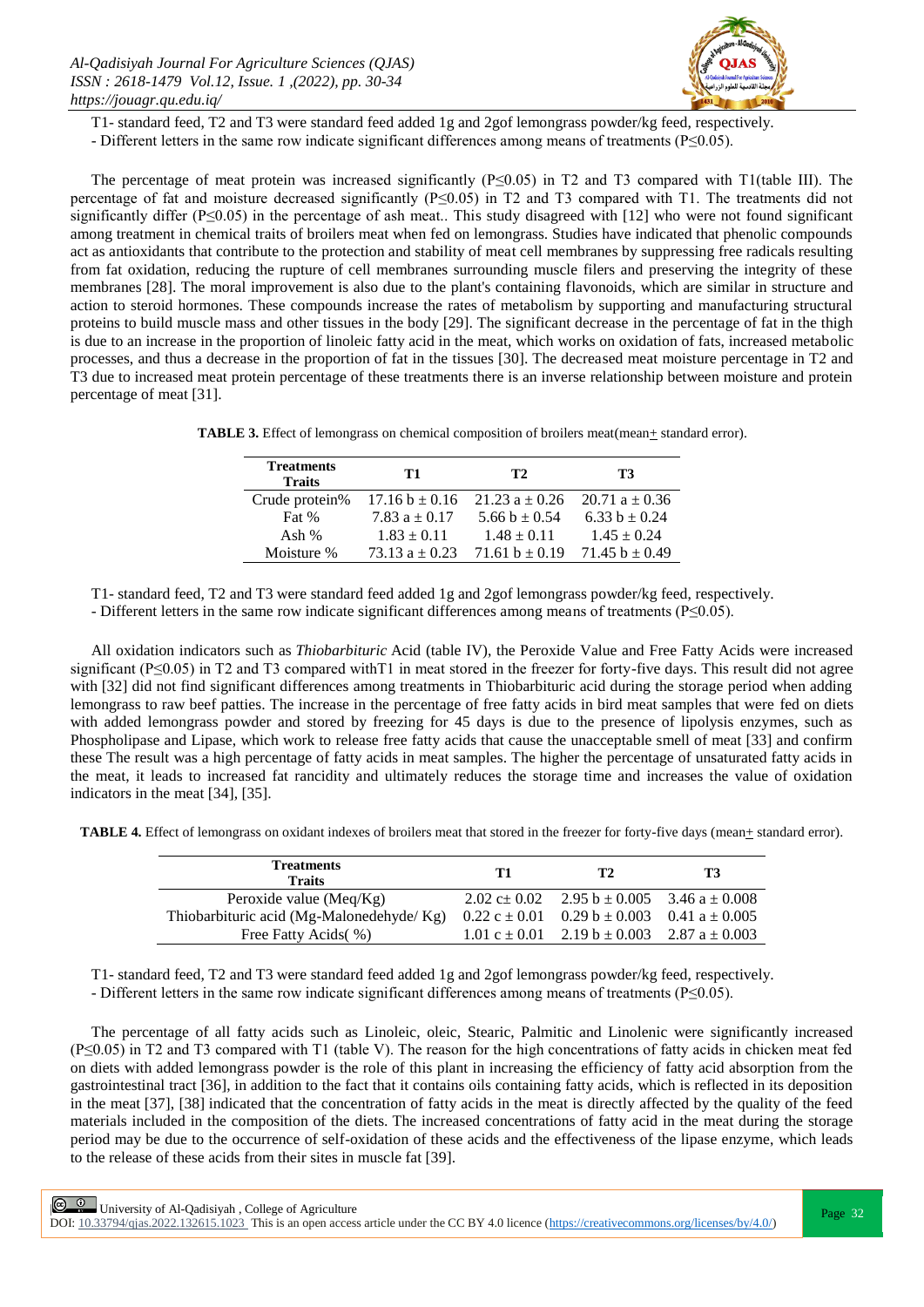

**TABLE 5.** Effect of lemongrass on fatty acid of broilers meat (mean+ standard error).

| <b>Treatments</b><br><b>Traits</b> | T1                      | T <sub>2</sub>        | T3                    |
|------------------------------------|-------------------------|-----------------------|-----------------------|
| Lenolic %                          | $0.0088c + 0.0004$      | $0.2063 a + 0.0044$   | $0.0346 b + 0.0003$   |
| Oleic %                            | $1.1438$ c $\pm$ 0.1438 | $8.1153a + 0.0714$    | $4.6226 b + 0.0619$   |
| Stearic %                          | $0.0147c + 0.1438$      | $0.3841 a + 0.0030$   | $0.0847 b + 0.0052$   |
| Palmetic %                         | $1.1352c + 0.0023$      | 6.0199 $a \pm 0.1906$ | 3.9654 b $\pm$ 0.0327 |
| Lenolinic %                        | $0.0007c + 0.0001$      | $0.0055 a + 0.0002$   | $0.0025 b \pm 0.0002$ |

T1- standard feed, T2 and T3 were standard feed added 1g and 2gof lemongrass powder/kg feed, respectively. - Different letters in the same row indicate significant differences among means of treatments (P≤0.05**)***.*

#### **CONCLUSION**

 We conclude adding 2g of lemongrass powder per one kg of broiler diets improved most of the physical, chemical traits as well as fatty acids and of broilers meat but increased All oxidation indicators in storage meat.

#### **REFERENCES**

- [1] Al-Hajo, N. N., M.F. Al-Baghdadi and S.A. H. Naji. White meat processing. 1<sup>st</sup> Ed. Aldar University for publishing and printing. Baghdad University, Iraq .2017.
- [2] Mustafa, H. A., and Al-Sardary, S. Y. T. (2019). Consequences of new approach in production system of local Kurdish slowgrowing broilers. The Iraqi Journal of Agricultural Science, 50(5), 1533-1541.
- [3] Oloyede, I.O. (2009). Chemical profile and antimicrobial activity of Cymbopogon citratus leaves. J. Nat. Prod. 2: 98-103.
- [4] Olorunnisola, S.K., Asiyanbi, H.T., Hammed, A.M. and Simsek, S., (2014). Biological properties of lemongrass: An overview. International Food Research Journal. 21(2): 455-462.
- [5] Raddam, Q. N., Z. M. Mobark and S. M. Raheem. (2014). Effect of *Cymbopogon citratus* water extract in level of glutathione , liver activity ,the cellular and tissues changes in local rabbits treated with hydrogen peroxide and Alcohol. Tikrit Journal for Agricultural Sciences, 14(1):19-34.
- [6] Salman, Z. O. (2019). Effect of essential oil of *Cestrum nocturnum* flowers cultivated in Iraq as antioxidant and elongation gold storage period of minced meat. Iraqi Journal of Agricultural Science, 50(2), 601-607.
- [7] Patel, V. and Metha B.J. (2006) Evaluation of antioxidants in lemongrass and optimization of herbal tea formulae using Lemongrass. M.Sc. Dissertation, PG. Department of Home Science, Sardar Patel.
- [8] Vallabh Vidyanagar. Vanisha SN and Hema M (2012) Potential functions of lemongrass (*Cymbopogon citratus*) in health and disease. Intern J Pharm Biol Arch 3:1035–1043.
- [9] Kumar, Y., Yadav, D. N., Ahmad, T. and Narsaiah, K. (2015). Recent trends in the use of natural antioxidants for meat and meat products. Comprehensive Reviews in Food Science and Food Safety, 14(6), 796-812.
- [10] Hartatie,E.S., Prihartini,I., Widodo,W. and Wahyudi,A. (2019). Bioactive Compounds of Lemongrass (*Cymbopogon citratus*) essential oil from different parts of the plant and distillation methods as natural antioxidant in broiler meat. In IOP Conference Series: Materials Science and Engineering, 532(1):1012- 1018. IOP Publishing.
- [11] Unuigbe, C., Enahoro, J., Erharuyi, O. and Okeri, H. A. (2019). Phytochemical analysis and antioxidant evaluation of lemongrass (*Cymbopogon citratus* DC.) Staph leaves. Journal of Applied Sciences and Environmental Management, 23(2), 223-228.
- [12] Mukhtar, A., Mohamed, K., Amal, O., and Ahlam, A. (2012). Effect of different levels of lemongrass oil (lgo) as anatural growth promoter on the performance, carcass yields and serum chemistry of broiler chicks. Egypt Poultry Sciences, 33, 1-7.
- [13] Garcia, R. G., Royer, A. F., Nääs, I. A., Borille, R., Santana, M., and Caldara, F. R. (2017). Broiler Pre-Slaughter Water Diet with Grass Lemongrass (*Cymbopogon Citratus* Stapf). Brazilian Journal of Poultry Science, 19(4), 725-731.
- [14] Sariözkan,S., Konca,Y., Güçlü,B.K., Aktuğ,E., Kaliber,M., Özkan,Ş. and AY,S.T. (2016). The effect of dietary supplementation of lemongrass (*Cymbopogon citratus*) on performance, carcass quality, and marketing of quail (*Coturnix coturnix* japonica). Veterinary Medicine, 98-103.
- [15] Kieling, D. D., Delarco, M. F., and Prudencio, S. H. (2021). Lemongrass Extract as a Natural Preservative of Cooked and Shredded Chicken Breast during Storage. Journal of Culinary Science and Technology, 1-12.
- [16] NRC. (1994). Nutrient Requirements of Poultry. 9<sup>th</sup> Rev. Ed. National Academy Pres., Washington DC., USA.
- [17] Alvarado, C. Z., and Sams, A. R. (2002). The role of carcass chilling rate in the development of pale, exudative turkey pectorals. Poul. Sci., 81(9), 1365-1370.
- [18] Nam,J., H.Park., C.K.Songa, D.G.Kim, Y.H.Moon and I.C.Jung. (2000). Effect of freezing and re-freezing treatment on chicken meat quality. Journal food Sciences, 20: 222-229.
- [19] Rassmussein,A.L. and M.G.Mast. (1989). Effect of Feed withdrawal on composition and quality of broiler meat .Poult.Sci.,68:1109-1113.
- [20] Grau, R. and Hamm, R. (1953). Eine einfache Methode zur Bestimmung der Wasser bindung im Muskel. Naturwissenschaften 40:29-30.
- [21] AOAC. Association Official Analytical Chemists. (2005). Official methods of analysis. (18th Ed.). Gaithersburg, Maryland, USA.

 $\boxed{\odot}$   $\odot$  University of Al-Qadisiyah, College of Agriculture

DOI:  $10.33794$ /qjas.2022.132615.1023 This is an open access article under the CC BY 4.0 licence (https://creativecommons.org/licenses/by/4.0/)